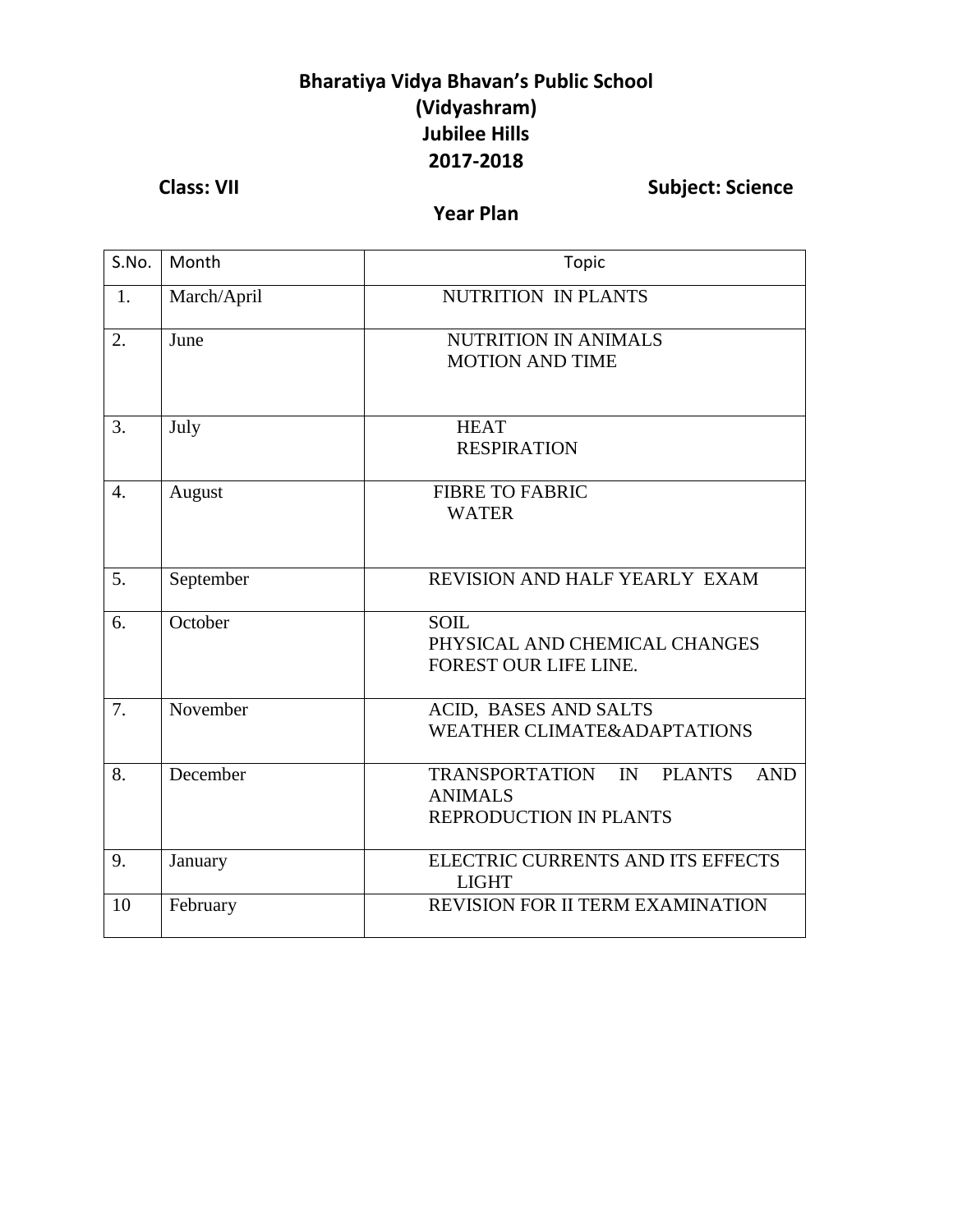## **Term I syllabus for Assessment**

| <b>Type of Assessment</b> | <b>Syllabus</b>                                                                                                                                                                                                                    |
|---------------------------|------------------------------------------------------------------------------------------------------------------------------------------------------------------------------------------------------------------------------------|
| Periodic test 1           | NUTRITION IN PLANTS<br>$\bullet$<br><b>NUTRITION IN ANIMALS</b><br>$\bullet$                                                                                                                                                       |
| Periodic test 2           | <b>MOTION AND TIME</b><br>$\bullet$<br><b>HEAT</b><br>$\bullet$                                                                                                                                                                    |
| Half-Yearly examination   | NUTRITION IN PLANTS<br>$\bullet$<br>NUTRITION IN ANIMALS<br>$\bullet$<br><b>MOTION AND TIME</b><br>$\bullet$<br><b>HEAT</b><br>$\bullet$<br><b>RESPIRATION</b><br>$\bullet$<br><b>FIBRE TO FABRIC</b><br>$\bullet$<br><b>WATER</b> |

# **Term II syllabus for Assessment**

| <b>Type of Assessment</b> | <b>Syllabus</b>                                                                                                                                                                                                                                                                                                      |
|---------------------------|----------------------------------------------------------------------------------------------------------------------------------------------------------------------------------------------------------------------------------------------------------------------------------------------------------------------|
| Periodic test 3           | ACID, BASES AND SALTS<br>PHYSICAL AND CHEMICAL CHANGES                                                                                                                                                                                                                                                               |
| <b>Revision test</b>      | <b>TRANSPORTATION IN PLANTS AND ANIMALS</b><br><b>WEATHER CLIMATE&amp;ADAPTATIONS</b>                                                                                                                                                                                                                                |
| Annual examination        | <b>SOIL</b><br>PHYSICAL AND CHEMICAL CHANGES<br><b>FOREST OUR LIFE LINE.</b><br>ACID, BASES AND SALTS<br>WEATHER CLIMATE&ADAPTATIONS<br><b>TRANSPORTATION IN PLANTS AND ANIMALS</b><br>ELECTRIC CURRENTS AND ITS EFFECTS<br><b>LIGHT</b><br><b>HEAT</b><br>(Term I syllabus)<br><b>RESPIRATION (Term I syllabus)</b> |